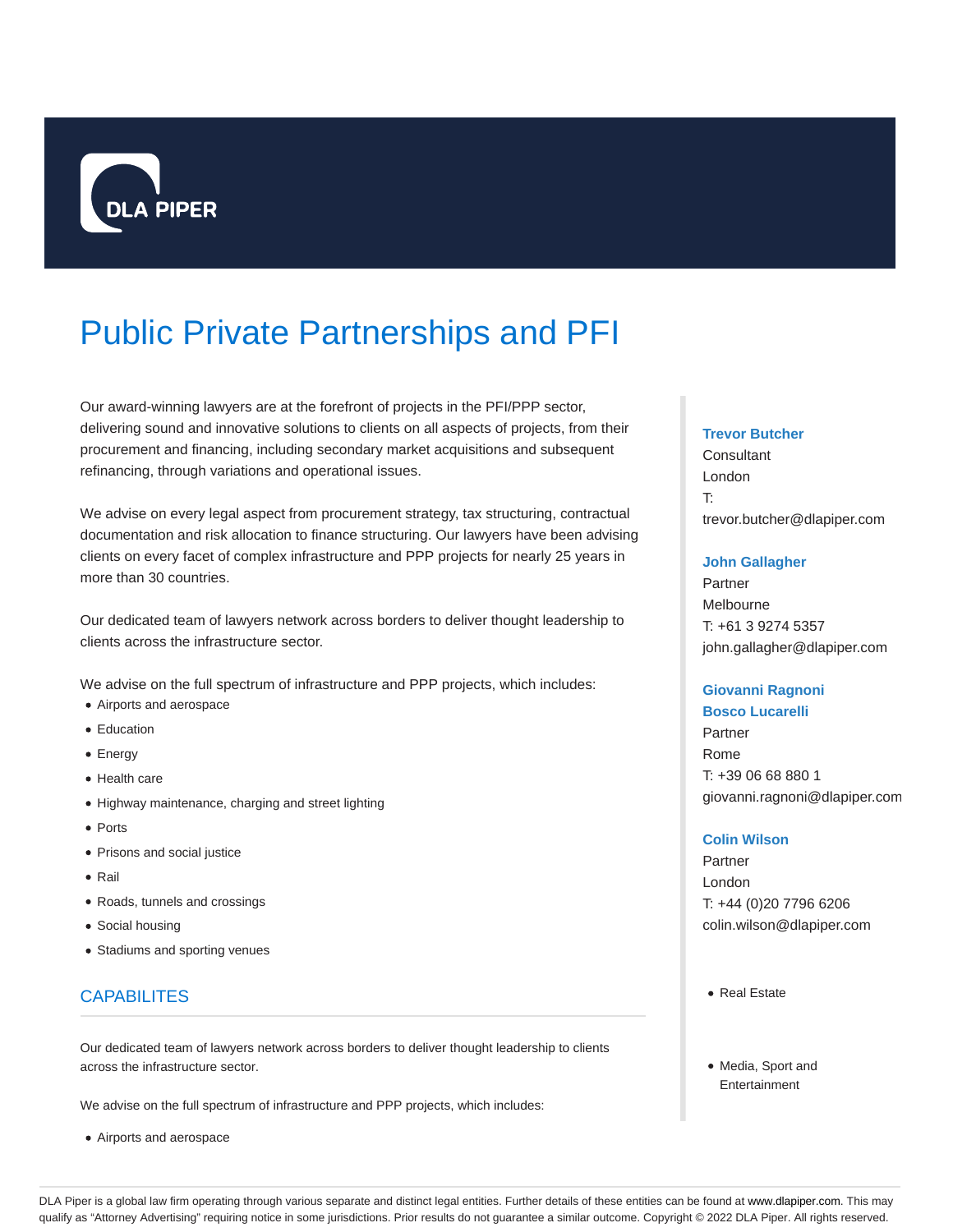- **Education**
- Energy
- Healthcare
- Highway maintenance, charging and street lighting
- Ports
- Prisons and social justice
- $\bullet$  Rail
- Roads, tunnels and crossings
- Social housing
- Stadiums and sporting venues

By working for all stakeholders on PPP projects we understand the necessity to ensure deliverability for government and how to secure business for the private sector.

We are active in sectors such as energy and utilities, transport, defence and aerospace and social infrastructure. This includes providing advice on:

- project development;
- procurement strategies;
- tax structuring;
- risk allocation;
- contractual documentation;
- real estate, environmental and planning advice;
- construction;
- finance structuring and documentation;
- project and contract management and variation; and
- strategic communications and public affairs.

## **EXPERIENCE**

- Agility Trains Limited, a consortium comprising Hitachi Rail Europe Ltd and John Laing Investments Limited, on the award-winning Intercity Express Programme (IEP). The programme replaced older intercity trains currently running on the rail network in mainland UK with new trains in a £5.4 billion public-private partnership. Notwithstanding challenging financial markets, Agility, advised by HSBC and DLA Piper, helped create a structure that enabled approximately £2.5 billion of senior debt to be provided with a long term tenor approaching 30 years .
- Local authority, Halton Borough Council, in relation to its procurement of this high profile, £450 million Mersey river crossing project, involving a new 6-lane toll bridge over the Mersey. The DLA Piper team advised on procurement and concession structures; contract structuring and risk management, including advising on and drafting the full suite of contractual documentation; and provided advice in respect of legal risks associated with demand risk and tolling, and maintenance and operation of the existing bridge.
- Thames Valley Housing Association, a member of the preferred bidder consortium, on its roles as housing management and FM contractor, landlord, SPV investor and RV underwriter on this scheme which closed in November 2013.
- Leeds City Council on this £190 million joint scheme which will deliver over 1,000 new and refurbished properties with on-going management and maintenance services. We assisted the Council in managing the competitive dialogue of the procurement, and the structuring of overage provisions to support the disposal of land at best value. The project reached financial close in 2013 and was the first bond-financed PFI project to close in the UK since 2008.
- The Administrative Agent and various European banks in the "take-back-the-keys" restructuring of the Pocahontas Parkway toll road in Virginia, which includes the Route 895 Connector and an approximately 1.58 mile, four-lane roadway with direct access to the Richmond International Airport known as the Richmond Airport Connector.
- Lenders in closing the financing to the Meridiam-led consortium for the long-term concession to design, construct, finance, operate